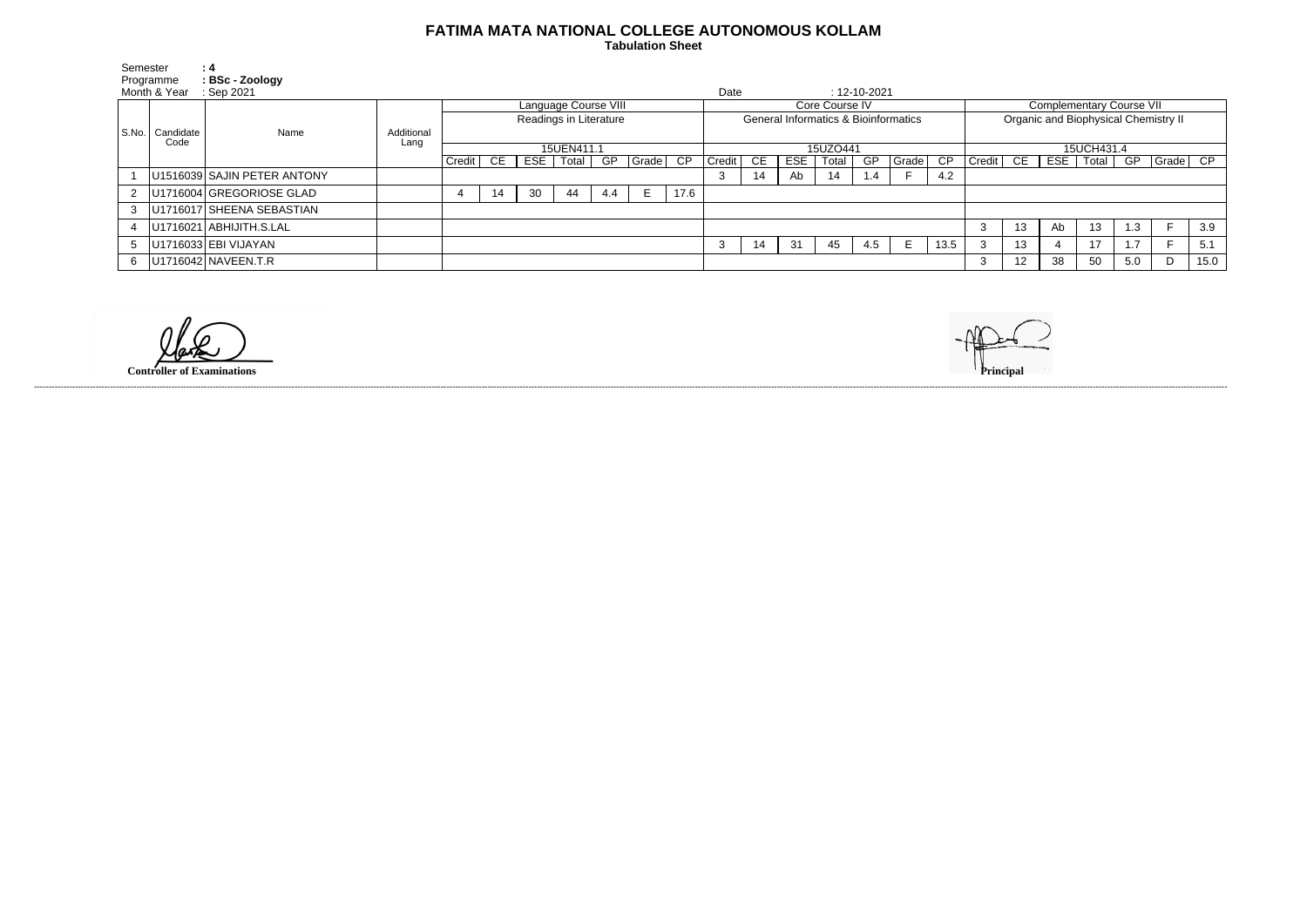|                |                               |      |            | <b>Complementary Course VIII</b>                                                             |      |     |       |     |       | <b>Complementary Course IX</b> |            |     |     |       |    |       | <b>Complementary Course X</b> |        |    |            |       |           |       |     |
|----------------|-------------------------------|------|------------|----------------------------------------------------------------------------------------------|------|-----|-------|-----|-------|--------------------------------|------------|-----|-----|-------|----|-------|-------------------------------|--------|----|------------|-------|-----------|-------|-----|
|                |                               |      |            | Plant Physiology, Environmental Biology,<br>Horticulture and Plant Biotechnology<br>15UBO431 |      |     |       |     |       | Practical                      |            |     |     |       |    |       | Practical                     |        |    |            |       |           |       |     |
|                | S.No. Candidate<br>Code       | Name | Additional |                                                                                              |      |     |       |     |       |                                |            |     |     |       |    |       |                               |        |    |            |       |           |       |     |
|                |                               |      | Lang       |                                                                                              |      |     |       |     |       |                                | 15UCH432.4 |     |     |       |    |       | 15UBO432                      |        |    |            |       |           |       |     |
|                |                               |      |            | Credit                                                                                       | CE I | ESE | Total | GP  | Grade | CP.                            | Credit     | CE. | ESE | Total | GP | Grade | CP.                           | Credit | CE | <b>ESE</b> | Total | <b>GP</b> | Grade | CP. |
|                | U1516039 SAJIN PETER ANTONY   |      |            |                                                                                              |      |     |       |     |       |                                | 13         |     | 13  | . .3  |    | 5.2   |                               |        |    |            | 0.9   |           | 3.6   |     |
|                | 2   U1716004 GREGORIOSE GLAD  |      |            |                                                                                              |      |     |       |     |       |                                |            |     |     |       |    |       |                               |        |    |            |       |           |       |     |
| 3 <sup>1</sup> | U1716017 SHEENA SEBASTIAN     |      |            |                                                                                              | 14   | Ab  | 14    | 1.4 |       | 4.2                            |            |     |     |       |    |       |                               |        |    |            |       |           |       |     |
|                | 4   U1716021   ABHIJITH.S.LAL |      |            | 12                                                                                           | 30   | 42  | 4.2   |     | 12.6  |                                |            |     |     |       |    |       |                               |        |    |            |       |           |       |     |
| 5 <sub>1</sub> | U1716033 EBI VIJAYAN          |      |            |                                                                                              | 12   |     | 19    | 1.9 |       | 5.7                            |            |     |     |       |    |       |                               |        |    |            |       |           |       |     |
| 6              | U1716042 NAVEEN.T.R           |      |            |                                                                                              | 12   | 62  | 74    | 7.4 | B     | 22.2                           |            |     |     |       |    |       |                               |        |    |            |       |           |       |     |

**Controller of Examinations Principal**

------------------------------------------------------------------------------------------------------------------------------------------------------------------------------------------------------------------------------------------------------------------------------------------------------------------------------------------------------------------------------------------------------------------------